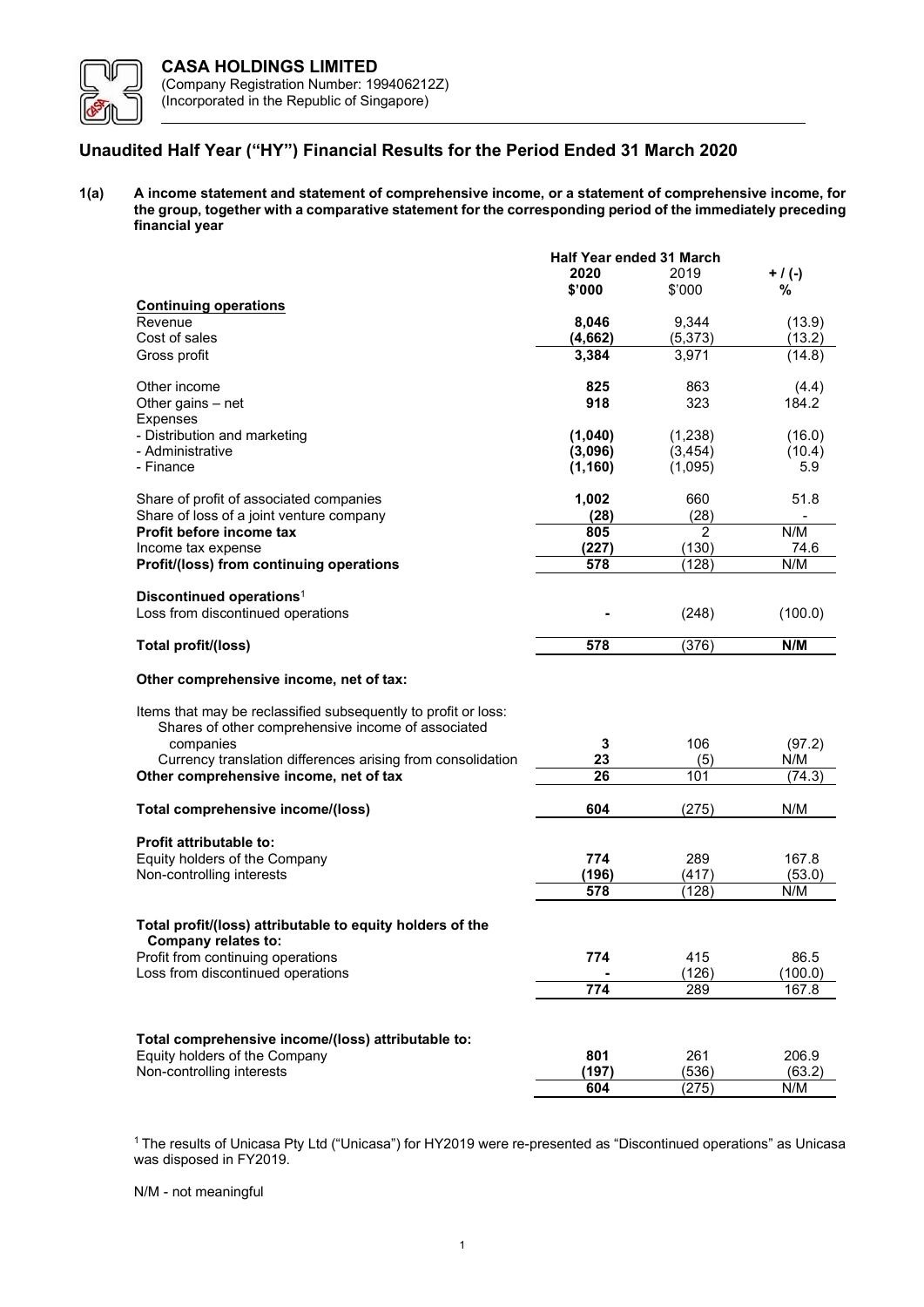# 1(a) Notes to the statement of comprehensive income

|                                                                               | <b>Half Year ended 31 March</b> |                |                |  |
|-------------------------------------------------------------------------------|---------------------------------|----------------|----------------|--|
|                                                                               | 2020<br>\$'000                  | 2019<br>\$'000 | $+$ / (-)<br>% |  |
| <b>Continuing operations</b>                                                  |                                 |                |                |  |
| Other income                                                                  |                                 |                |                |  |
| Interest income from bank deposits                                            | 1                               | 25             | (96.0)         |  |
| Rental income on operating lease                                              | 215                             | 231            | (6.9)          |  |
| Service income                                                                | 587                             | 564            | 4.1            |  |
| Others                                                                        | 22                              | 43             | (48.8)         |  |
|                                                                               | 825                             | 863            | (4.4)          |  |
| Other gains – net                                                             |                                 |                |                |  |
| Currency translation (loss)/gain – net                                        | (43)                            | 209            | N/M            |  |
| Gain on amortisation of interest-free non-current payables                    | 961                             | 114            | 743.0          |  |
|                                                                               | 918                             | 323            | 184.2          |  |
| The following were charged to the income statement:                           |                                 |                |                |  |
| Amortised interest on interest-free non-current payables                      | 1,093                           | 813            | 34.4           |  |
| Cost of inventories recognised as an expense (included in 'cost<br>of sales') | 4,538                           | 5,207          | (12.8)         |  |
| Depreciation of property, plant and equipment                                 | 269                             | 289            | (6.9)          |  |
| Depreciation of right-of-use assets                                           | 38                              |                | 100.0          |  |
| Employee compensation (included Directors' remuneration)                      | 2,143                           | 2,185          | (1.9)          |  |
| Interest on borrowings                                                        | 18                              | 280            | (93.6)         |  |

N/M - not meaningful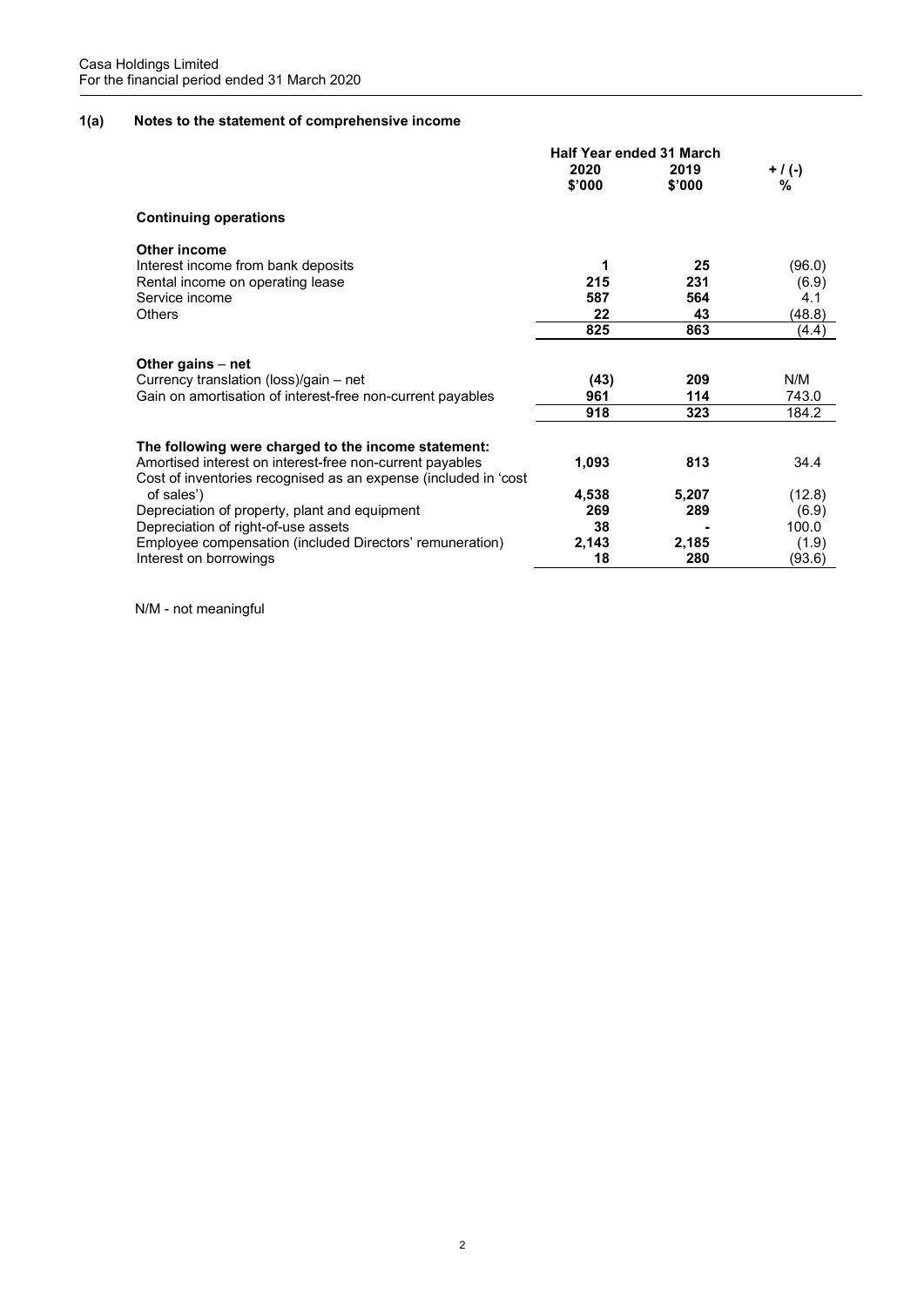1(b)(i) A statement of financial position (for the issuer and group), together with a comparative statement as at the end of the immediately preceding financial year.

|                                                                                                                                                                       | Group                            |                            | Company                  |                          |
|-----------------------------------------------------------------------------------------------------------------------------------------------------------------------|----------------------------------|----------------------------|--------------------------|--------------------------|
|                                                                                                                                                                       | 31 Mar<br>2020<br>\$'000         | 30 Sep<br>2019<br>\$'000   | 31 Mar<br>2020<br>\$'000 | 30 Sep<br>2019<br>\$'000 |
| <b>ASSETS</b>                                                                                                                                                         |                                  |                            |                          |                          |
| <b>Current assets</b>                                                                                                                                                 |                                  |                            |                          |                          |
| Cash and cash equivalents                                                                                                                                             | 2,017                            | 1,752                      | 78                       | 95                       |
| Trade and other receivables                                                                                                                                           | 3,197                            | 4,243                      | 34,445                   | 34,108                   |
| Inventories                                                                                                                                                           | 3,587                            | 4,632                      |                          |                          |
|                                                                                                                                                                       | 8,801                            | 10,627                     | 34,523                   | 34,203                   |
| <b>Non-current assets</b>                                                                                                                                             |                                  |                            |                          |                          |
| Development properties                                                                                                                                                | 55,428                           | 55,419                     |                          |                          |
| Investments in associated companies                                                                                                                                   | 16,085                           | 15,080                     | 10,305                   | 10,305                   |
| Investment in a joint venture company                                                                                                                                 | 2,779                            | 2,648                      |                          |                          |
| Investments in subsidiary corporations                                                                                                                                |                                  |                            | 13,644                   | 13,644                   |
| Property, plant and equipment                                                                                                                                         | 9,270                            | 9,531                      |                          |                          |
| Right-of-use assets                                                                                                                                                   | 1,607                            |                            |                          |                          |
|                                                                                                                                                                       | 85,169                           | 82,678                     | 23,949                   | 23,949                   |
| <b>Total assets</b>                                                                                                                                                   | 93,970                           | 93,305                     | 58,472                   | 58,152                   |
| <b>LIABILITIES</b><br><b>Current liabilities</b><br>Trade and other payables<br>Current income tax liabilities<br><b>Borrowings</b><br>Lease liabilities<br>Provision | 3,862<br>289<br>276<br>50<br>470 | 5,522<br>278<br>519<br>457 | 10,264                   | 11,956                   |
|                                                                                                                                                                       | 4,947                            | 6,776                      | 10,264                   | 11,956                   |
| <b>Non-current liabilities</b>                                                                                                                                        |                                  |                            |                          |                          |
| Other payables                                                                                                                                                        | 29,561                           | 29,238                     |                          |                          |
| <b>Borrowings</b>                                                                                                                                                     | 262                              | 404                        |                          |                          |
| Provisions                                                                                                                                                            | 165                              | 165                        |                          |                          |
| Lease liabilities                                                                                                                                                     | 1,571                            |                            |                          |                          |
| Deferred income tax liabilities                                                                                                                                       | 138                              | $\blacksquare$             |                          |                          |
|                                                                                                                                                                       | 31,697                           | 29,807                     |                          |                          |
| <b>Total liabilities</b>                                                                                                                                              | 36,644                           | 36,583                     | 10,264                   | 11,956                   |
| <b>NET ASSETS</b>                                                                                                                                                     | 57,326                           | 56,722                     | 48,208                   | 46,196                   |
| <b>EQUITY</b><br>Capital and reserves attributable to equity holders of the<br>Company                                                                                |                                  |                            |                          |                          |

| Share capital                | 32.315 | 32.315 | 32.315 | 32,315 |
|------------------------------|--------|--------|--------|--------|
| Currency translation reserve | 569    | 542    |        |        |
| Retained profits             | 24.538 | 23.764 | 15,893 | 13.881 |
|                              | 57.422 | 56.621 | 48.208 | 46.196 |
| Non-controlling interests    | (96)   | 101    |        |        |
| Total equity                 | 57.326 | 56.722 | 48.208 | 46.196 |
|                              |        |        |        |        |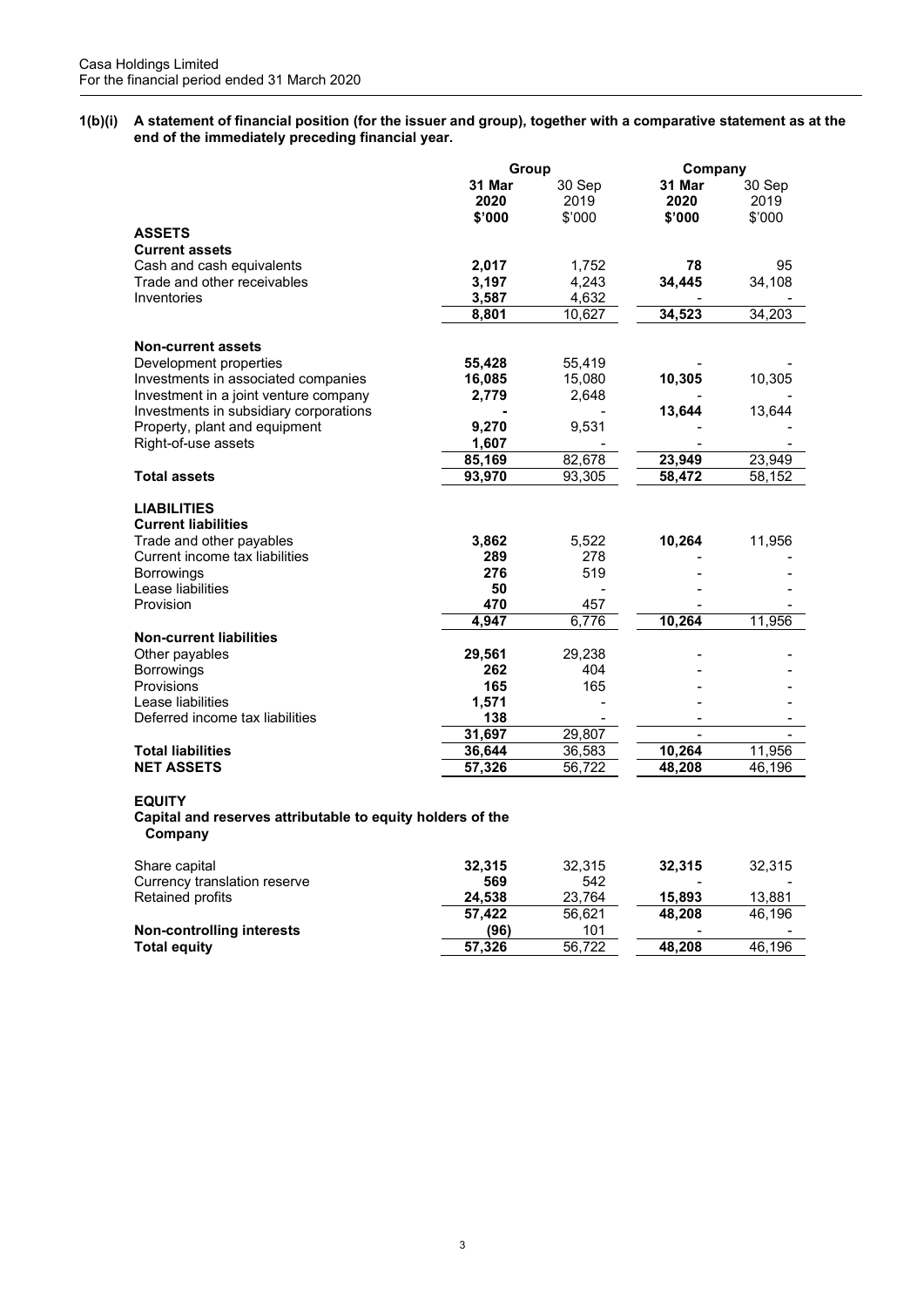# 1(b)(ii) Aggregate amount of group's borrowings and debt securities.

|                                                       | As at 31 Mar 2020        |                            | As at 30 Sep 2019 |                          |
|-------------------------------------------------------|--------------------------|----------------------------|-------------------|--------------------------|
|                                                       | <b>Secured</b><br>\$'000 | <b>Unsecured</b><br>\$'000 | Secured<br>\$'000 | Unsecured<br>\$'000      |
| Amount repayable in one year or less, or on<br>demand | 276                      |                            | 519               |                          |
| Amount repayable after one year                       | 262                      | $\blacksquare$             | 404               | $\overline{\phantom{0}}$ |
|                                                       | 538                      |                            | 923               |                          |

# Details of any collateral

 Bank borrowings of the Group are secured over certain development properties and asset under construction. Finance lease liabilities of the Group are secured over motor vehicles. The legal title is retained by the lessor and will be transferred to the Group upon full settlement of the finance lease liabilities.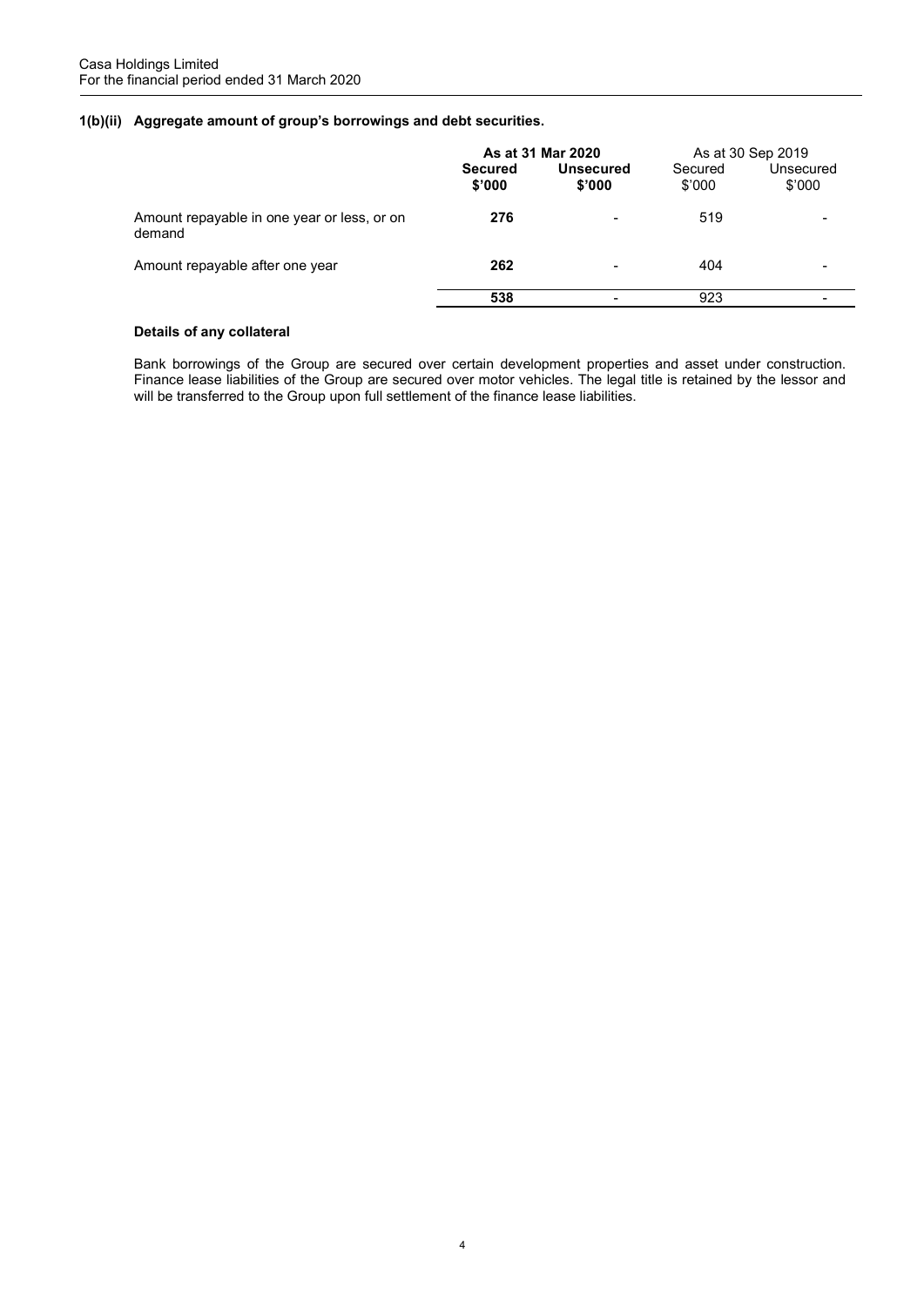1(c) A statement of cash flows (for the group), together with a comparative statement for the corresponding period of the immediately preceding financial year.

|                                                                       | Half Year ended 31 March |           |
|-----------------------------------------------------------------------|--------------------------|-----------|
|                                                                       | 2020<br>2019             |           |
|                                                                       | \$'000                   | \$'000    |
|                                                                       |                          |           |
| Cash flows from operating activities                                  |                          |           |
| Net profit/(loss)                                                     | 578                      | (376)     |
| Adjustments for:                                                      |                          |           |
| - Income tax expense                                                  | 227                      | 130       |
| - Depreciation of property, plant and equipment                       | 269                      | 298       |
| - Depreciation of right-of-use assets                                 | 38                       |           |
| - Gain on amortisation of interest-free non-current payables          | (961)                    | (114)     |
| - Interest income                                                     | (1)                      | (26)      |
| - Finance expense                                                     | 1,160                    | 1,095     |
| - Share of profit of associated companies                             | (1,002)                  | (660)     |
| - Share of loss of a joint venture company                            | 28                       | 28        |
|                                                                       |                          |           |
| - Unrealised currency translation losses/(gains)                      | 44                       | (284)     |
|                                                                       | 380                      | 91        |
| Change in working capital:                                            |                          |           |
| - Development properties                                              | (9)                      | (25)      |
| - Inventories                                                         | 1,045                    | 103       |
| - Trade and other receivables                                         | 1,046                    | 492       |
| - Trade and other payables                                            | (766)                    | (85)      |
| Cash generated from operations                                        | 1,696                    | 576       |
| Income tax paid                                                       |                          |           |
|                                                                       | (78)                     | (147)     |
| Net cash provided by operating activities                             | 1,618                    | 429       |
| Cash flows from investing activities                                  |                          |           |
| Additions to property, plant and equipment                            | (17)                     | (3)       |
| Loan to a joint venture company                                       | (158)                    | (171)     |
| Interest received                                                     | 1                        | 26        |
| Net cash used in investing activities                                 | (174)                    | (148)     |
|                                                                       |                          |           |
| Cash flows from financing activities                                  |                          |           |
| Bank deposits released from pledge                                    |                          | 997       |
| Proceeds from bank borrowings                                         | 1,494                    | 1,789     |
| Proceeds from related parties' borrowings                             | 177                      | 2,233     |
| Proceeds from settlement of currency swap relating to bank borrowings |                          | 1,292     |
| Repayment of bank borrowings                                          | (1,971)                  | (10, 436) |
| Repayment of bills payable                                            | (780)                    | (291)     |
| Repayment of lease liabilities                                        | (24)                     |           |
| Repayment of finance lease liabilities                                |                          | (13)      |
|                                                                       | (9)                      |           |
| Interest paid                                                         | (67)                     | (282)     |
| Net cash used in financing activities                                 | (1, 180)                 | (4,711)   |
| Net increase/(decrease) in cash and cash equivalents                  | 264                      | (4, 430)  |
| Cash and cash equivalents                                             |                          |           |
| Beginning of the financial period                                     | 1,752                    | 6,757     |
| Effects of currency translation on cash and cash equivalents          | 1                        | 5         |
| End of the financial period                                           | 2,017                    | 2,332     |
| Cash and cash equivalents comprise the following:                     |                          |           |
|                                                                       |                          |           |
| Cash and bank balances                                                | 2,017                    | 2,417     |
| Less: Bank deposits pledged                                           |                          | (85)      |
|                                                                       | 2,017                    | 2,332     |

In 2019, bank deposits were pledged in relation to the security granted for certain credit facilities of subsidiary corporations.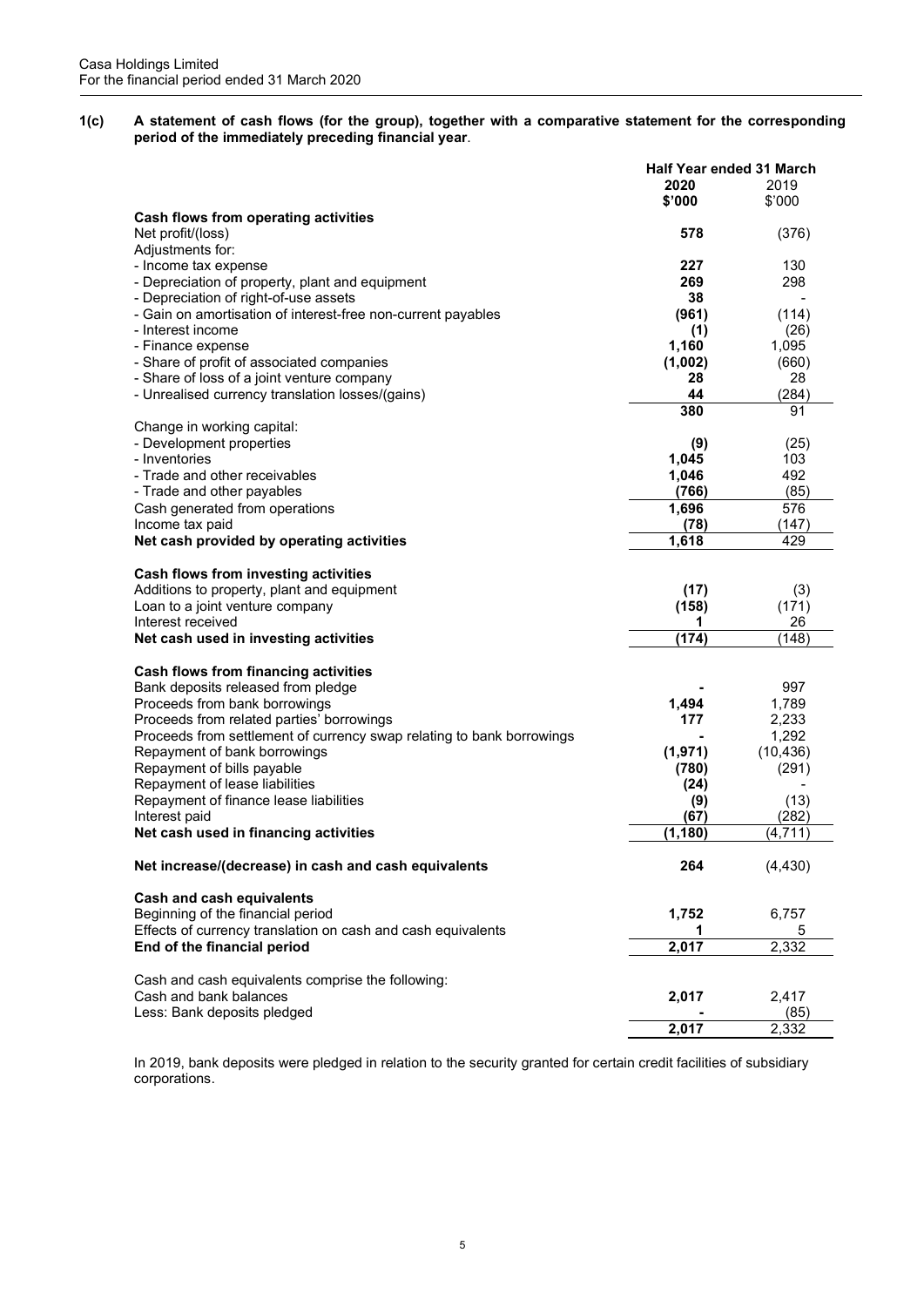1(d)(i) A statement (for the issuer and group) showing either (i) all changes in equity or (ii) changes in equity other than those arising from capitalisation issues and distributions to shareholders, together with a comparative statement for the corresponding period of the immediately preceding financial year.

|                                                                           |         | - Attributable to equity holders of the Company $\longrightarrow$ |          |                  |                     |                 |
|---------------------------------------------------------------------------|---------|-------------------------------------------------------------------|----------|------------------|---------------------|-----------------|
|                                                                           |         | Currency                                                          |          |                  | Non-                |                 |
|                                                                           | Share   | translation                                                       | Retained |                  | controlling         | Total           |
|                                                                           | capital | reserve                                                           | profits  | Total            | interests           | equity          |
|                                                                           | \$'000  | \$'000                                                            | \$'000   | \$'000           | \$'000              | \$'000          |
| Group<br>2020<br><b>Balance as at 1 October</b>                           |         |                                                                   |          |                  |                     |                 |
| 2019<br>Total<br>comprehensive<br>income/(loss) for the                   | 32,315  | 542                                                               | 23,764   | 56,621           | 101                 | 56,722          |
| period                                                                    |         | 27                                                                | 774      | 801              | (197)               | 604             |
| <b>Balance as at 31 March</b><br>2020                                     | 32,315  | 569                                                               | 24,538   | 57,422           | (96)                | 57,326          |
| 2019<br><b>Balance as at 1 October</b><br>2018                            | 32,315  | 559                                                               | 21,233   | 54,107           | 597                 | 54,704          |
| Total<br>comprehensive<br>income/(loss) for the<br>period                 |         | 98                                                                | 163      | 261              | (536)               | (275)           |
| <b>Balance as at 31 March</b><br>2019                                     | 32,315  | 657                                                               | 21,396   | 54,368           | 61                  | 54,429          |
|                                                                           |         |                                                                   |          | Share<br>capital | Retained<br>profits | Total<br>equity |
| Company<br>2020                                                           |         |                                                                   |          | \$'000           | \$'000              | \$'000          |
| Balance as at 1 October 2019<br>Total comprehensive income for the period |         |                                                                   |          | 32,315           | 13,881<br>2,012     | 46,196<br>2,012 |
| Balance as at 31 March 2020                                               |         |                                                                   |          | 32,315           | 15,893              | 48,208          |
| 2019                                                                      |         |                                                                   |          |                  |                     |                 |
| Balance as at 1 October 2018                                              |         |                                                                   |          | 32,315           | 13,664              | 45,979          |
| Total comprehensive income for the period<br>Balance as at 31 March 2019  |         |                                                                   |          | 32,315           | 2,161<br>15,825     | 2,161<br>48,140 |
|                                                                           |         |                                                                   |          |                  |                     |                 |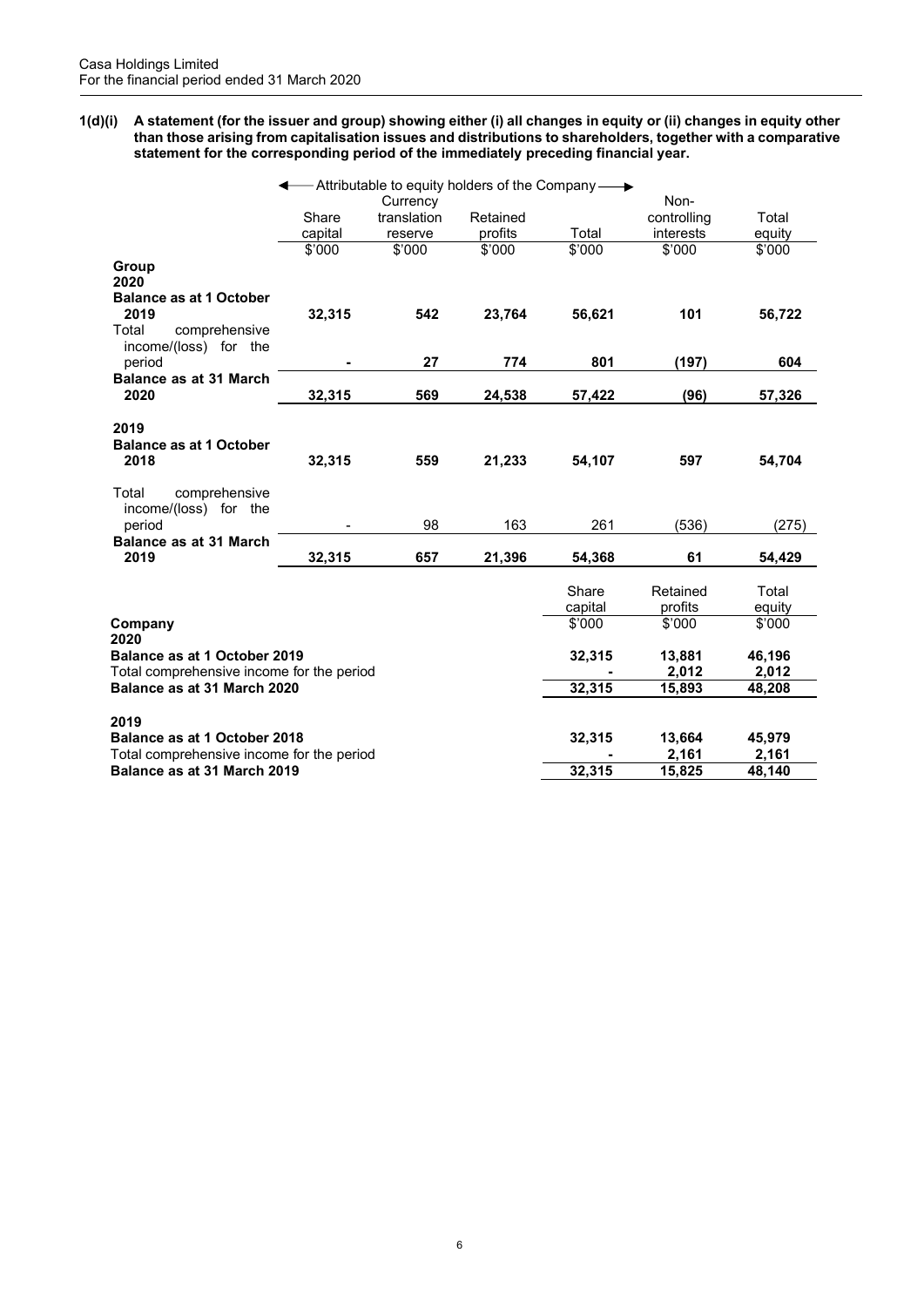1(d)(ii) Details of any changes in the company's share capital arising from rights issue, bonus issue, share buybacks, exercise of share options or warrants, conversion of other issues of equity securities, issue of shares for cash or as consideration for acquisition or for any other purpose since the endof the previous period reported on. State also the number of shares that may be issued on conversion of all the outstanding convertibles, as well as the number of shares held as treasury shares, if any, against the total number of issued shares excluding treasury shares of the issuer, as at the end of the current financial period reported on and as at the end of the corresponding period of the immediately preceding financial year.

There were no change to the Company's issued and paid up share capital in HY2020.

 There were no outstanding convertibles as at 31 March 2020 and 31 March 2019 where shares may be issued upon conversion.

The Company did not hold any treasury shares as at 31 March 2020 and 31 March 2019.

1(d)(iii) To show the total number of issued shares excluding treasury shares as at the end of the current financial period and as at the end of the immediately preceding year

|                                                                              | Company     |             |  |
|------------------------------------------------------------------------------|-------------|-------------|--|
|                                                                              | 31 Mar 2020 | 31 Mar 2019 |  |
| Number of issued shares excluding treasury shares and subsidiary holdings of |             |             |  |
| the Company                                                                  | 209,826,140 | 209,826,140 |  |

1(d)(iv) A statement showing all sales, transfers, disposal, cancellation and/or use of treasury shares as at the end of the current financial period reported on

Not applicable.

2. Whether the figures have been audited or reviewed, and in accordance with which auditing standard or practice.

The figures as shown in the announcement have not been audited or reviewed by the Company's auditor.

3. Where the figures have been audited or reviewed, the auditors' report (including any qualifications or emphasis of a matter).

Not applicable.

- 3A. Where the latest financial statements are subject to an adverse opinion, qualified opinion or disclaimer of opinion:-
	- (a) Update on the efforts taken to resolve each outstanding audit issue.
	- (b) Confirmation from the Board that the impact of all outstanding audit issues on the financial statements have been adequately disclosed.

# This is not required for any audit issue that is a material uncertainty relating to going concern.

On 19 December 2019, the Company's Independent Auditor, Nexia TS Public Accounting Corporation, issued a qualified audit opinion on the Group's financial statements for the financial year ended 30 September 2019 based on the following:

"…Fiamma is a company listed on the Main Market of Bursa Malaysia. The Component Auditor cited Listing Rules of Bursa Malaysia as a factor in not being able to allow us access to themselves or their audit working papers. The Component Auditor was not agreeable to discuss the financial affairs and the audit of Fiamma. Due to the above restrictions, we were also not able to perform any other satisfactory alternative procedures for us to fulfil the requirements of Singapore Standard on Auditing 600, Special Considerations – Audit of Group Financial Statements (including the Work of Component Auditors). Therefore, we were unable to obtain sufficient appropriate evidence to ascertain the carrying amount of the Group's investment in Fiamma as at 30 September 2019, the Group's share of Fiamma's results and other comprehensive income for the financial year then ended and the related financial information of Fiamma as disclosed in Note 20 to the financial statements, and were unable to determine whether adjustments, if any, to these amounts were necessary…".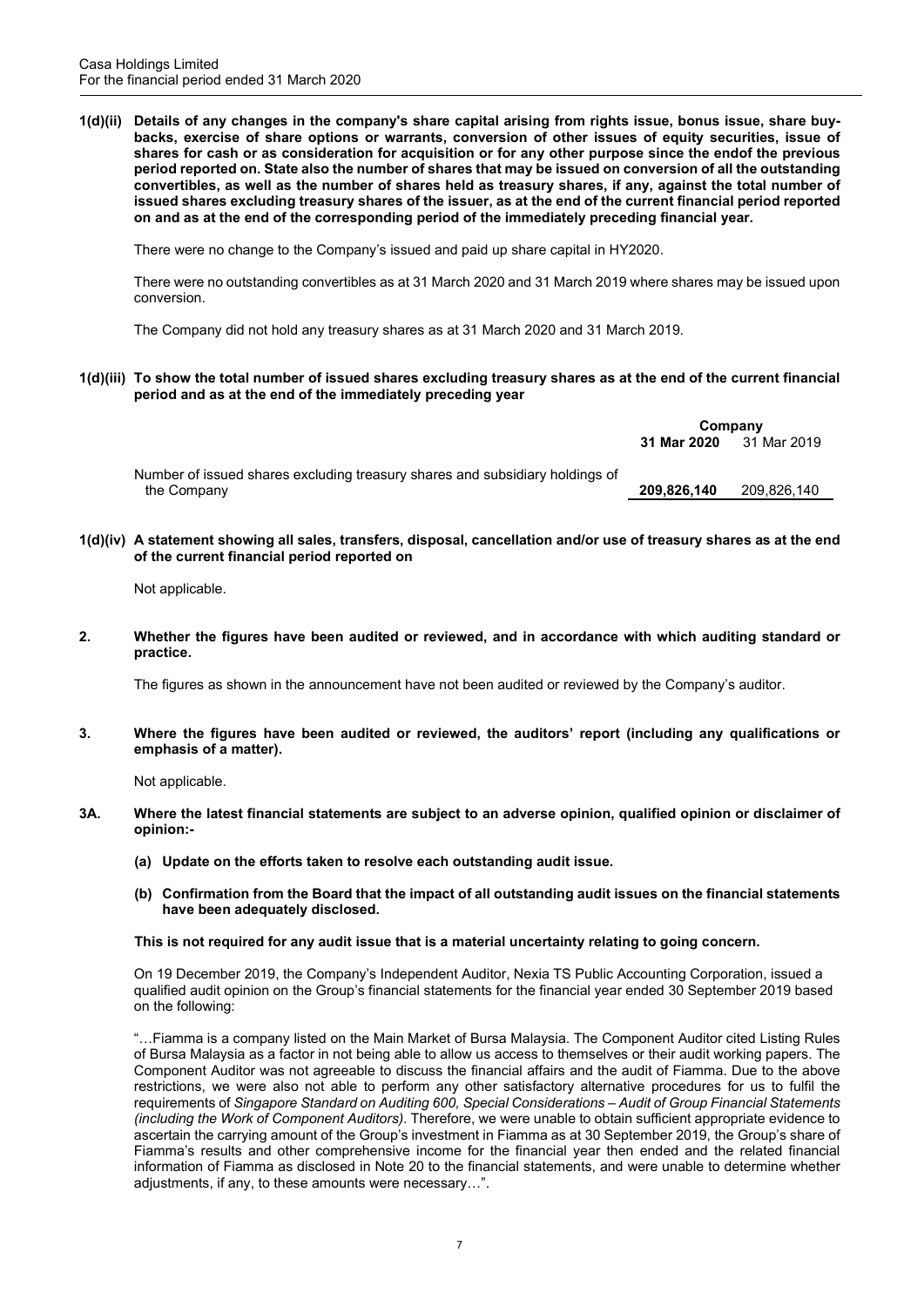- (a) For the past few years, the Company's Independent Auditor and the Component Auditor have tried to cooperate but failed to find a workable solution or reach an agreement in complying with their respective regulatory and other requirements. The Board is of the view that even though the Company has significant influence over Fiamma, it does not have authority to dictate what the Component Auditor can or cannot do to assist the Group Auditor, and hence there is nothing much the Company can do in changing the situation. So going forward, the Company foresees that the audit opinion shall remain status quo unless there is a change in rules and regulation and its implementation.
- (b) The Board confirmed that the impact of all outstanding issues on the financial statements have been adequately disclosed.

#### 4. Whether the same accounting policies and methods of computation as in the issuer's most recently audited annual financial statements have been applied.

These financial results have been prepared based on accounting policies and methods of computation consistent with those adopted in the most recently audited annual financial statements for the financial year ended 30 September 2019, except as stated in Note 5.

Certain comparatives have been reclassified to conform with current year's presentation. The reclassification has no impact on the profit and loss accounts of the Company and the Group.

#### 5. If there are any changes in the accounting policies and methods of computation, including any required by an accounting standard, what has changed, as well as the reasons for, and the effect of, the change.

As required by the listing requirements of Singapore Exchange, the Group has adopted Singapore Financial Reporting Standards (International) ("SFRS(I)s") on 1 October 2019. The Group's previously issued financial statements for periods up to and including the financial year ended 30 September 2019 were prepared in accordance with Singapore Financial Reporting Standards ("SFRS").

In adopting SFRS(I) on 1 October 2019, the Group was required to apply all of the specific transition requirements in SFRS(I) 16 Leases and SFRS(I) INT 23 Uncertainty Over Income Tax Treatments.

(a) SFRS(I) 16 Leases (effective for annual periods beginning on or after 1 January 2019)

SFRS(I) 16 will result in almost all leases being recognised on the statements of financial position, as the distinction between operating and finance leases is removed. Under the new standard, an asset (the right to use the leased item) and a financial liability to pay rentals are recognised. The only exceptions are short term and low-value leases. The accounting for lessors will not change significantly.

The Group has applied the standard from its mandatory adoption date of 1 October 2019. The Group applied the simplified transition approach and did not restate comparative amounts for the year prior to first adoption. Right-of-use assets for property leases were measured on transition as if the new rules had always been applied. All other right-of-use assets were measured at the amount of the lease liability on adoption (adjusted for any prepaid or accrued lease expenses).

The Group recognise right-of-use assets of approximately \$1,645,000 and, lease liabilities of approximately \$1,645,000 on 1 October 2019.

Operating cash flows increased and financing cash flows decreased by approximately \$117,000 as repayment of the principal portion of the lease liabilities were classified as cash flows from financing activities.

The Group's activities as a lessor are not material and the Group does not expect any significant impact on the financial statements.

(b) SFRS(I) INT 23 Uncertainty Over Income Tax Treatments (effective for annual periods beginning on or after 1 January 2019)

The interpretation explains how to recognise and measure deferred and current income tax assets and liabilities where there is uncertainty over a tax treatment. In particular, it discusses:

- (i) how to determine the appropriate unit of account, and that each uncertain tax treatment should be considered separately or together as a group, depending on which approach better predicts the resolution of the uncertainty;
- (ii) that the entity should assume a tax authority will examine the uncertain tax treatments and have full knowledge of all related information, i.e. that detection risk should be ignored;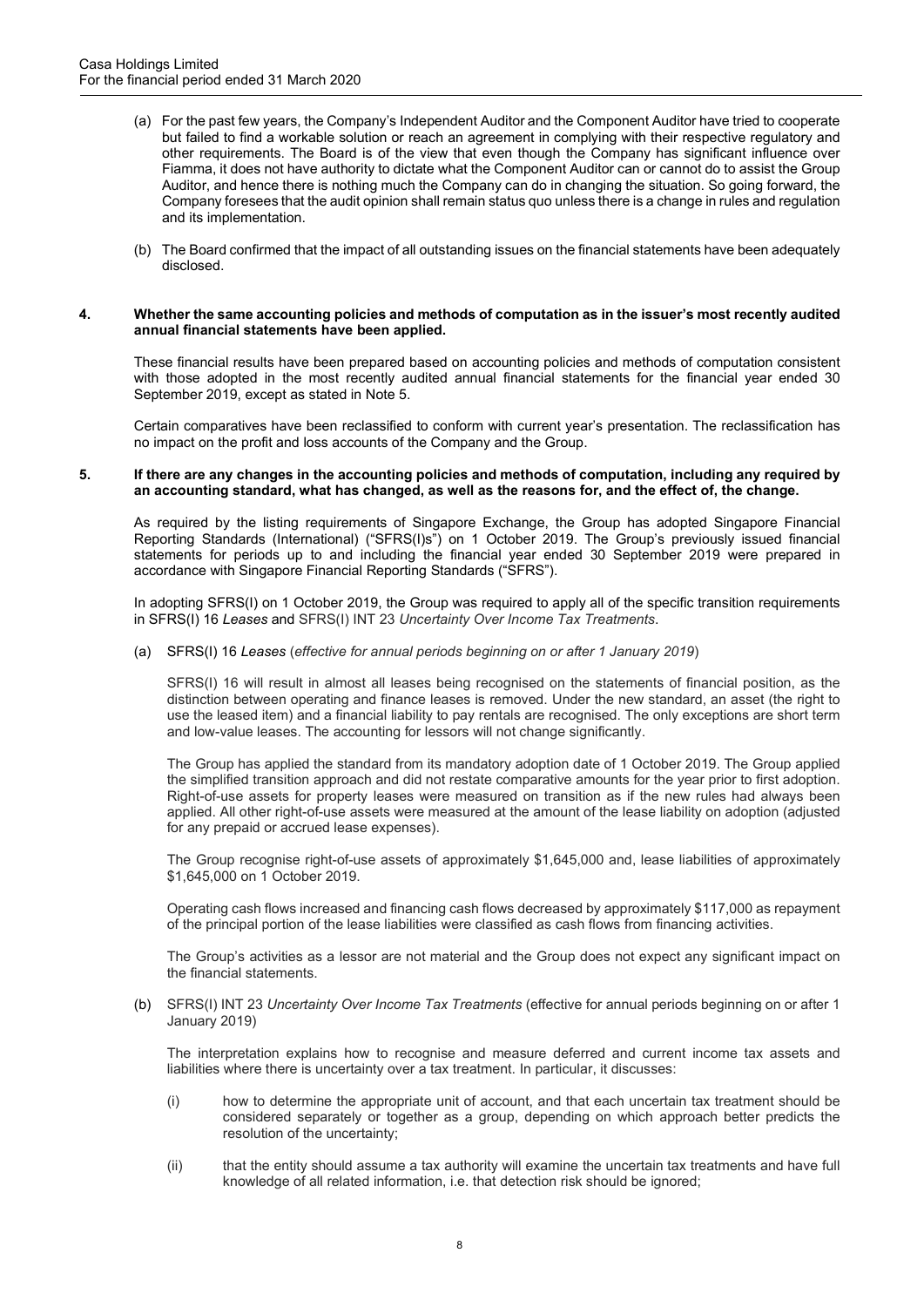- (iii) that the entity should reflect the effect of the uncertainty in its income tax accounting when it is not probable that the tax authorities will accept the treatment;
- (iv) that the impact of the uncertainty should be measured using either the most likely amount or the expected value method, depending on which method better predicts the resolution of the uncertainty; and
- (v) that the judgements and estimates made must be reassessed whenever circumstances have changed or there is new information that affects the judgements.

No additional tax liability was recognised arising from the uncertain tax positions on the adoption of the interpretation.

#### 6. Earnings per ordinary share of the group for the current financial period reported on and the corresponding period of the immediately preceding financial year, after deducting any provision for preference dividends.

|                                                                                                                                                     | Group<br>Continuing operations<br><b>Half Year ended 31 March</b><br>2019<br>2020 |      | 2020 | Group<br>Discontinued operations<br><b>Half Year ended 31 March</b><br>2019 |
|-----------------------------------------------------------------------------------------------------------------------------------------------------|-----------------------------------------------------------------------------------|------|------|-----------------------------------------------------------------------------|
| Earnings per share ("EPS") for profit<br>attributable to equity holders of the<br>Company (cents per share)<br>(a) Based on weighted average number |                                                                                   |      |      |                                                                             |
| of ordinary shares on issue                                                                                                                         | 0.37                                                                              | 0.20 |      | (0.06)                                                                      |
| (b) On a fully diluted basis                                                                                                                        | 0.37                                                                              | 0.20 |      | (0.06)                                                                      |

# 7. Net asset value (for the issuer and group) per ordinary share based on the total number of issued shares excluding treasury shares of the issuer at the end of the:- (a) current financial period reported on; and

(b) immediately preceding financial year.

|                                    | Group       |             | Company     |             |
|------------------------------------|-------------|-------------|-------------|-------------|
|                                    | 31 Mar 2020 | 30 Sep 2019 | 31 Mar 2020 | 30 Sep 2019 |
| Net asset value per ordinary share |             |             |             |             |
| (cents)                            | 27.37       | 26.98       | 22.98       | 22.02       |

- 8. A review of the performance of the group, to the extent necessary for a reasonable understanding of the group's business. It must include a discussion of the following:-
- (a) any significant factors that affected the turnover, costs, and earnings of the group for the current financial period reported on, including (where applicable) seasonal or cyclical factors; and
- (b) any material factors that affected the cash flow, working capital, assets or liabilities of the group during the current financial period reported on.

# REVIEW OF STATEMENT OF COMPREHENSIVE INCOME

### **Overview**

The Group recorded a net profit attributable to equity holders of the Company of \$0.8 million in HY2020, an increase of \$0.5 million against \$0.3 million in HY2019.

# Sales

Sales decreased by 13.9% to \$8.0 million in HY2020 (HY2019: \$9.3 million) due to weak market sentiment and intense competition.

# Cost of sales

The Group's cost of sales decreased by 13.2% to \$4.7 million in HY2020 (HY2019: \$5.4 million) which is in line with decrease in sales.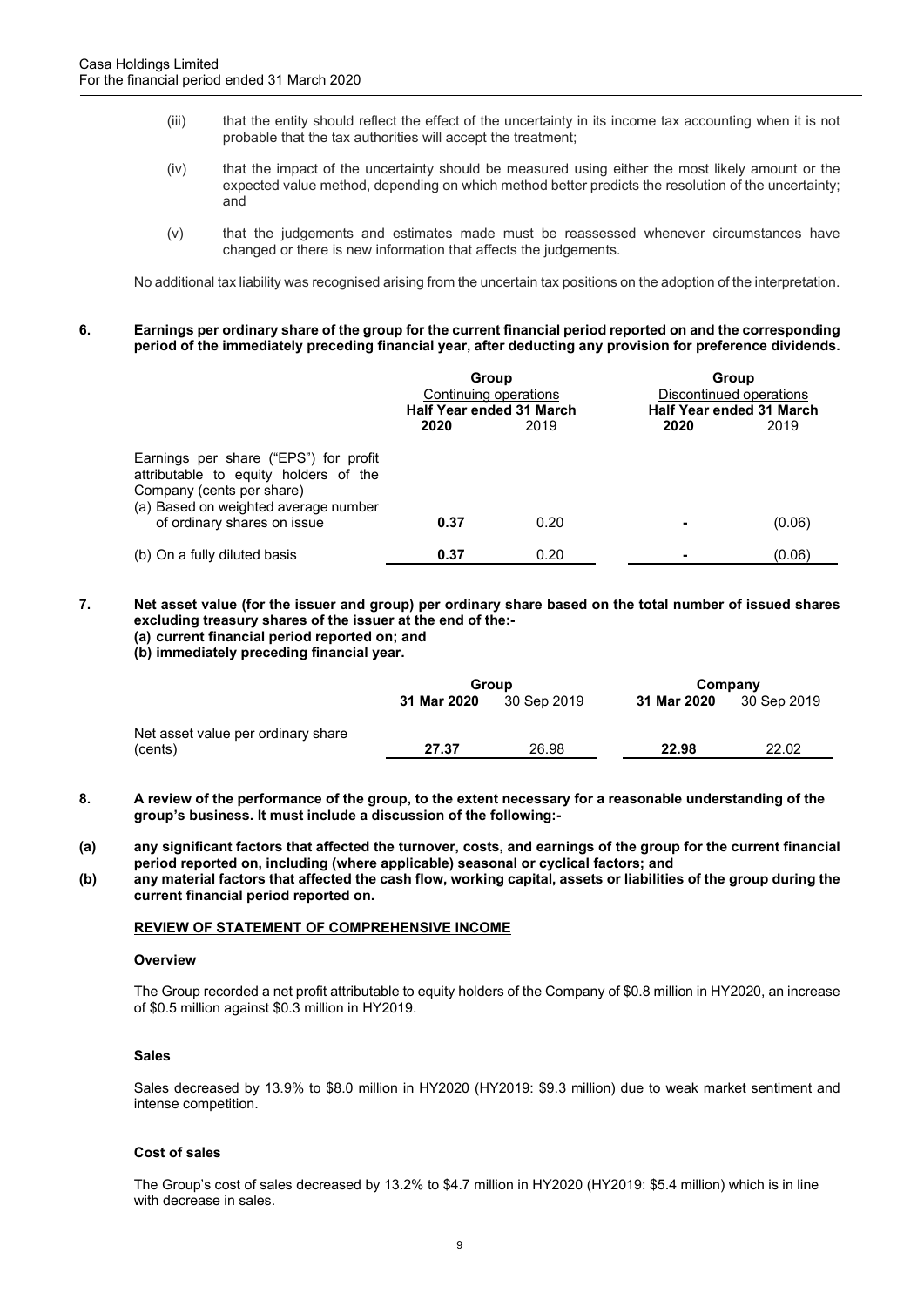# 8. Review of Group Performance (continued)

## REVIEW OF STATEMENT OF COMPREHENSIVE INCOME (continued)

#### Gross profit

Gross profit decreased by 14.8% to \$3.4 million in HY2020 (HY2019: \$4.0 million) due to lower sales volume.

#### **Other gains**

Other gains increased by 184.2% to \$0.9 million in HY2020 (HY2019: \$0.3 million). The increase is mainly due to increase in the recognition of gain on amortisation of interest-free non-current payables to \$0.9 million (HY2019: \$0.1 million).

#### Distribution and marketing expenses

Distribution and marketing expenses decreased by 16.0% to \$1.0 million in HY2020 (HY2019: \$1.2 million), largely due to a decrease in planned advertising & promotion expenses by 67.4% to \$0.1million in HY2020 (HY2019: \$0.3 million) taking into consideration of a non-conducive business environment.

#### Administrative expenses

Administrative expenses decreased by 10.4% to \$3.1 million in HY2020 (HY2019: \$3.5 million). The decrease is mainly due to decrease in product testing cost of \$0.1 million and discontinued recognition of lease expense due to the adoption of IFRS 16 Leases offset by increase in depreciation charge of right-of-use assets of \$0.1 million.

#### Finance expenses

Finance expenses increased by 5.9%. The increase is due to amortised interest in interest-free non-current payables which increased by 34.4% to \$1.1 million in HY2020 (HY2019: \$0.8 million). It is partially offset by decrease in interest on borrowings by 93.6% to \$18,000 in HY2020 (HY2019: \$0.3 million) which is in line with the decrease in borrowings.

#### Share of profit of associated companies

Share of profit of associated companies increased by 51.8%. The increase is largely due to the increase in profit of an associated company as a result of an one-off gain on disposal of land.

#### Income tax expense and net profit attributable to equity holders of the Company

Tax expense increased by 74.6% to \$0.2 million in HY2020 (HY2019: \$0.1 million), along with the higher taxable income of the Group.

As a result, profit attributable to owners of the Company was \$0.8 million in HY2020 (HY2019: \$0.3 million).

#### REVIEW OF BALANCE SHEET

#### Cash and cash equivalents

Cash and cash equivalents increased by 15.1% to \$2.0 million in HY2020 (FY2019: \$1.7 million) mainly due to cash generated from operating activities of \$1.6 million net of cash used in investing activities of \$0.2 million and cash used in financing activities of \$1.2 million.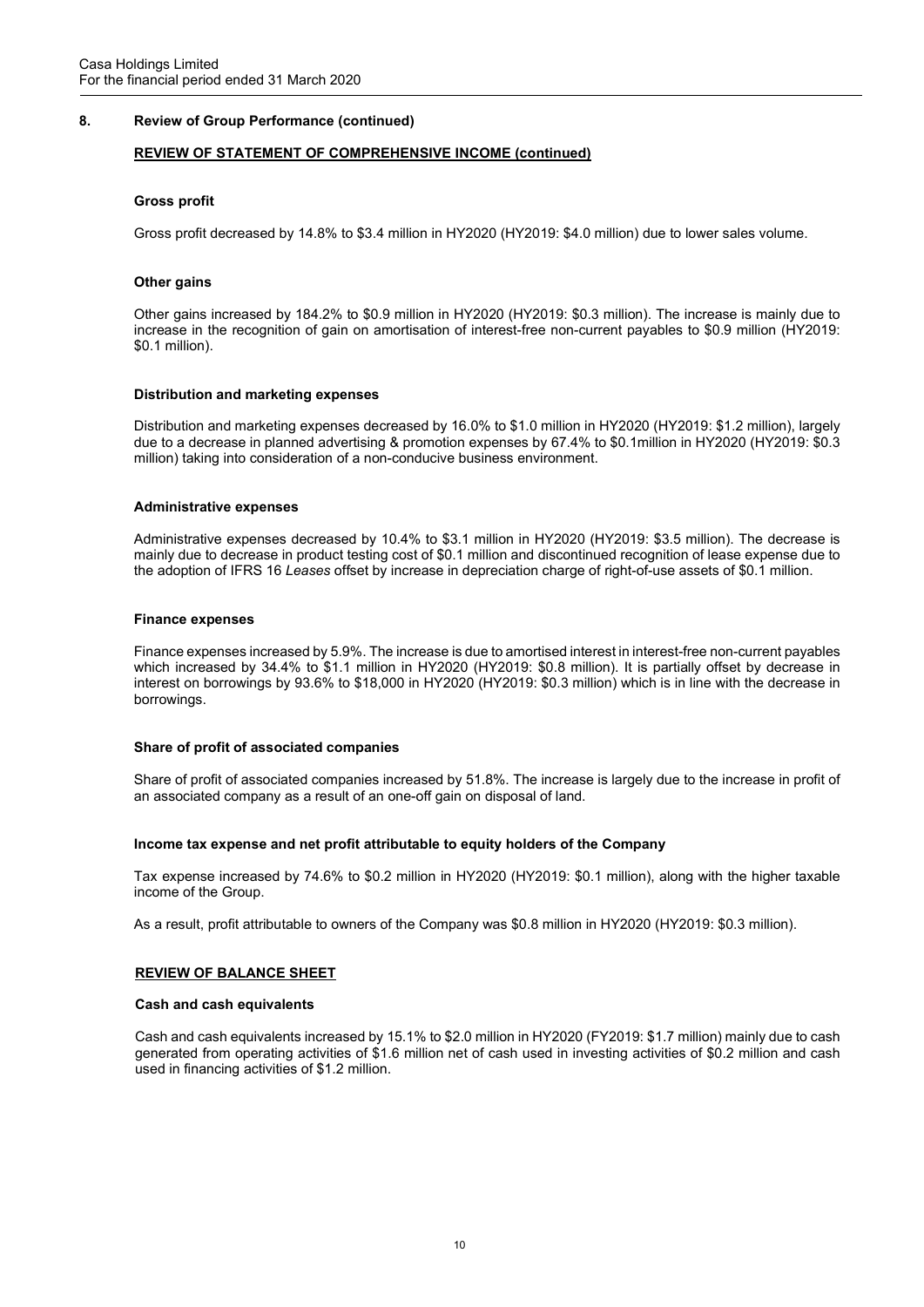## 8. Review of Group Performance (continued)

## REVIEW OF BALANCE SHEET (continued)

#### Trade and other receivables

Trade and other receivables decreased by 24.7% to \$3.2 million in HY2020 (FY2019: \$4.2 million), mainly due to decrease in trade receivables as a result of lower sales volume in HY2020 and decrease in other receivables as consideration receivable for the disposal of Unicasa of \$0.4 million was received in HY2020.

#### Inventories

Inventories decreased by 22.6% to \$3.6 million in HY2020 (FY2019: \$4.6 million), due to supply chain disruption and delay in stock delivery as factories closed during COVID-19 period.

#### Development properties

Development properties comprises of residential and commercial properties in Malaysia, and they are classified as non-current assets as the Group does not expect to realise the assets within the normal operating cycle from the reporting period.

#### Investments in associated companies

Investments in associated companies increased by 6.7% to \$16.1 million in HY2020 (FY2019: \$15.1 million), due to share of profit of \$1.0 million.

#### Investment in a joint venture company

Investment in a joint venture company increased by 4.9% to \$2.8 million in HY2020 (FY2019: \$2.6 million), largely due to an increase in loan to joint venture company classified under cost of investment.

#### Property, plant and equipment

Property, plant and equipment decreased by 2.7% to \$9.3 million in HY2020 (FY2019: \$9.5 million), mainly due to depreciation charge during the period.

#### Right-of-use assets

Right-of-use assets arises due to the adoption of FRS(I) 16 Leases for the Group's non-cancellable operating lease with Jurong Town Corporation ("JTC").

#### **Borrowings**

Borrowings decreased by 41.7% to \$0.5 million in HY2020 (FY2019: \$0.9 million) mainly due to repayment of bank loan.

#### Trade and other payables

Trade payables and other payables decreased by \$1.7 million or 30.1% to \$3.9 million mainly due to decrease in bills payables \$0.8 million in HY2020 (FY2019: \$1.6 million) resulting from supply chain disruption and delay in stock delivery as factories closed during COVID-19 period, repayment of trade payables of \$0.3 million, decrease in accruals for staff related costs of \$0.1 million and decrease in advertising and promotion provision of \$0.2 million.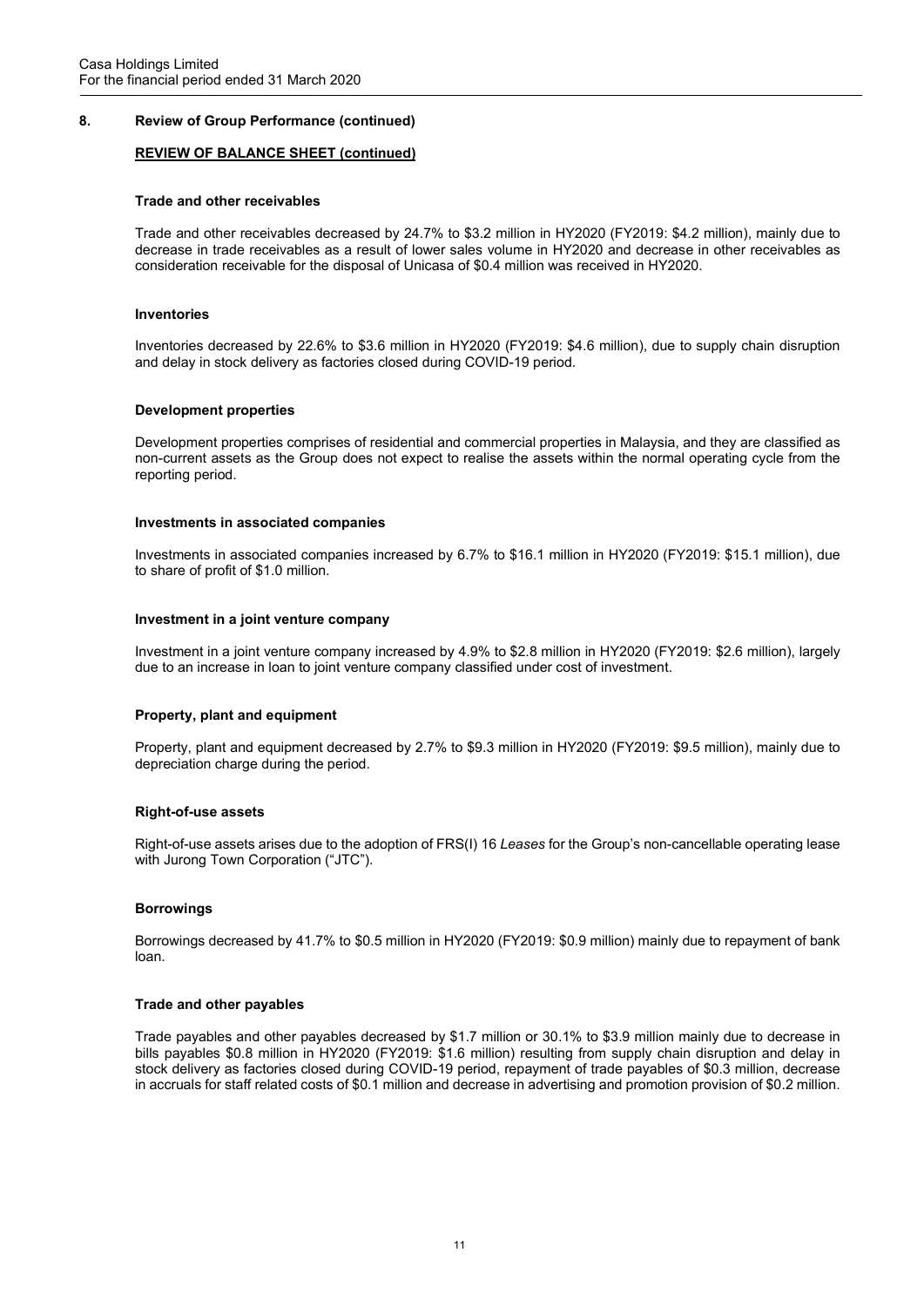## 8. Review of Group Performance (continued)

## REVIEW OF BALANCE SHEET (continued)

#### Lease liabilities and deferred income tax liabilities

Lease liabilities and deferred income tax liabilities arise due to the adoption of FRS(I) 16 Leases for the Group's non-cancellable operating lease with JTC.

#### Currency translation reserve

Currency translation reserve increased by 5.0% to \$0.6 million in HY2020 (FY2019: \$0.5 million), mainly attributable to the foreign currency translation gain arising from the appreciation of Malaysian Ringgit against Singapore dollar during the period.

#### Non-controlling interests

Non-controlling interests decreased due to net loss recorded in foreign subsidiary corporations.

9. Where a forecast, or a prospect statement, has been previously disclosed to shareholders, any variance between it and the actual results.

No forecast or prospect statement was made previously in respect of the results for HY2020.

10. A commentary at the date of the announcement of the significant trends and competitive conditions of the industry in which the group operates and any known factors or events that may affect the group in the next reporting period and the next 12 months.

To comply with the Circuit Breaker ("CB") as announced by the Singapore government for the months of April and May, majority of our staff will work from home except for certain staff who are essential to service some of our dealers who continue to operate during this CB period. The Covid-19 pandemic and CB have affected sales of our home appliance product lines significantly although our cash flow has remained positive during this period as a result of announced government subsidies to co-fund part of qualifying staff salaries and our proactive approach in monitoring our accounts receivables. However, we will need to continue to monitor our cash flows tightly in the coming months with the current expected slowdown in sales. While we are cautiously optimistic that the projected sales from our new product range, the Vortikul High Volume Low Speed Industrial fan will increase our sales, we anticipate shipment delays due to the disruptions in the global supply chain, and any such disruptions could impact our sales delivery for the remaining quarters of FY2020.

#### 11. If a decision regarding dividend has been made:-

#### (a) Whether an interim (final) ordinary dividend has been declared (recommended); and

No ordinary dividend has been declared/recommended for the current period.

#### (b) (i) Amount per share

Not applicable

(ii) Previous corresponding period

No ordinary dividend has been declared/recommended for the previous corresponding period.

(c) Whether the dividend is before tax, net of tax or tax exempt. If before tax or net of tax, state the tax rate and the country where the dividend is derived. (If the dividend is not taxable in the hands of shareholders, this must be stated).

Not applicable

(d) The date the dividend is payable.

Not applicable